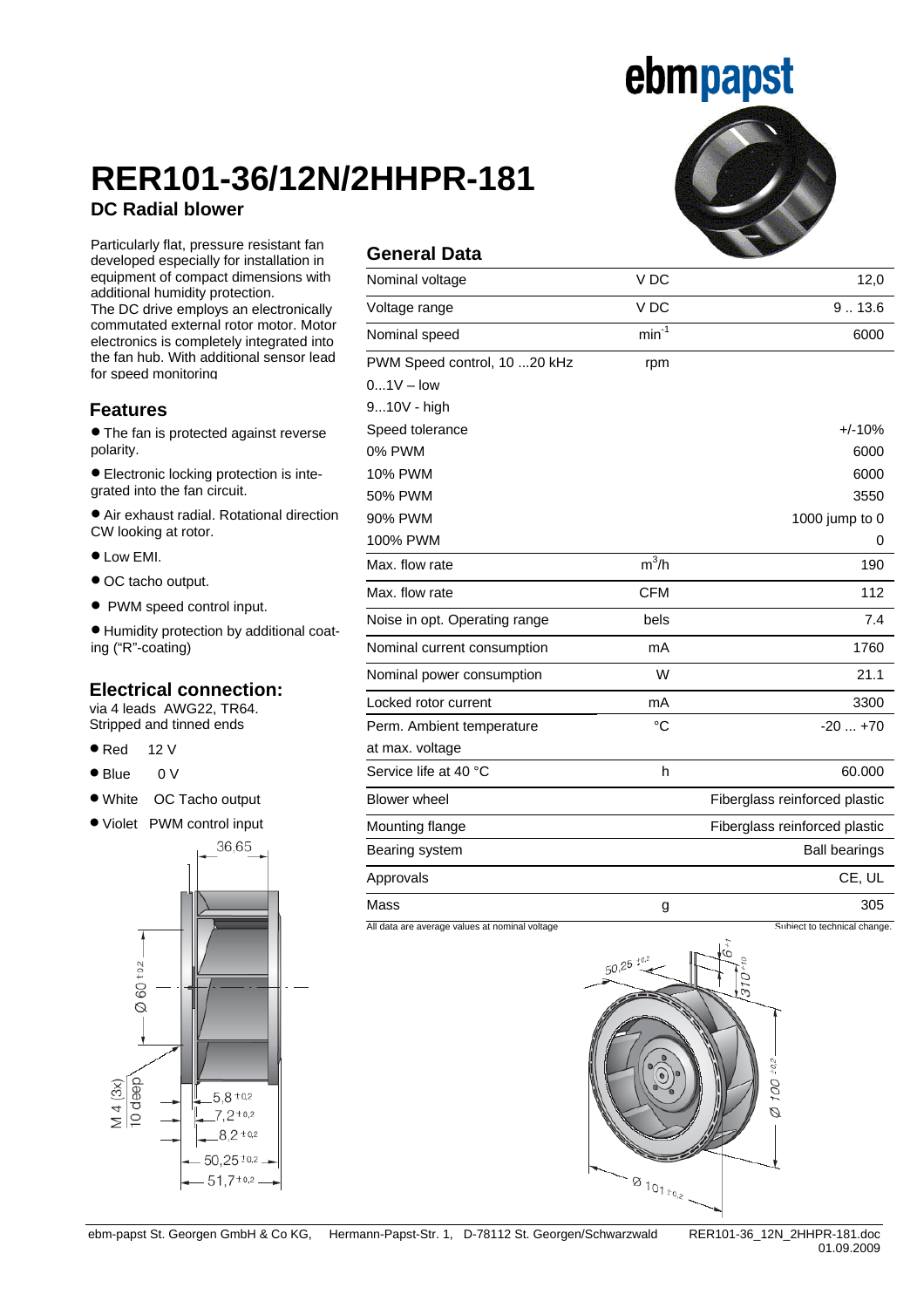# ebmpapst

### **Tacho Signal**





| Output                | 2 pulses per revolution                           |
|-----------------------|---------------------------------------------------|
| $U_{bs}$              | 530 V DC                                          |
| $U_s$ high            | 30 V DC at $I_{source} = 1$ mA                    |
| $U_{s}$ low           | $\epsilon$ = 0,3 V DC at $I_{\text{sink}}$ = 2 mA |
| $I_{\text{sink max}}$ | $\leq$ 4 mA                                       |
| $t_1 / t_2$           | $0,8 - 1,2$                                       |

### PWM vs speed graph